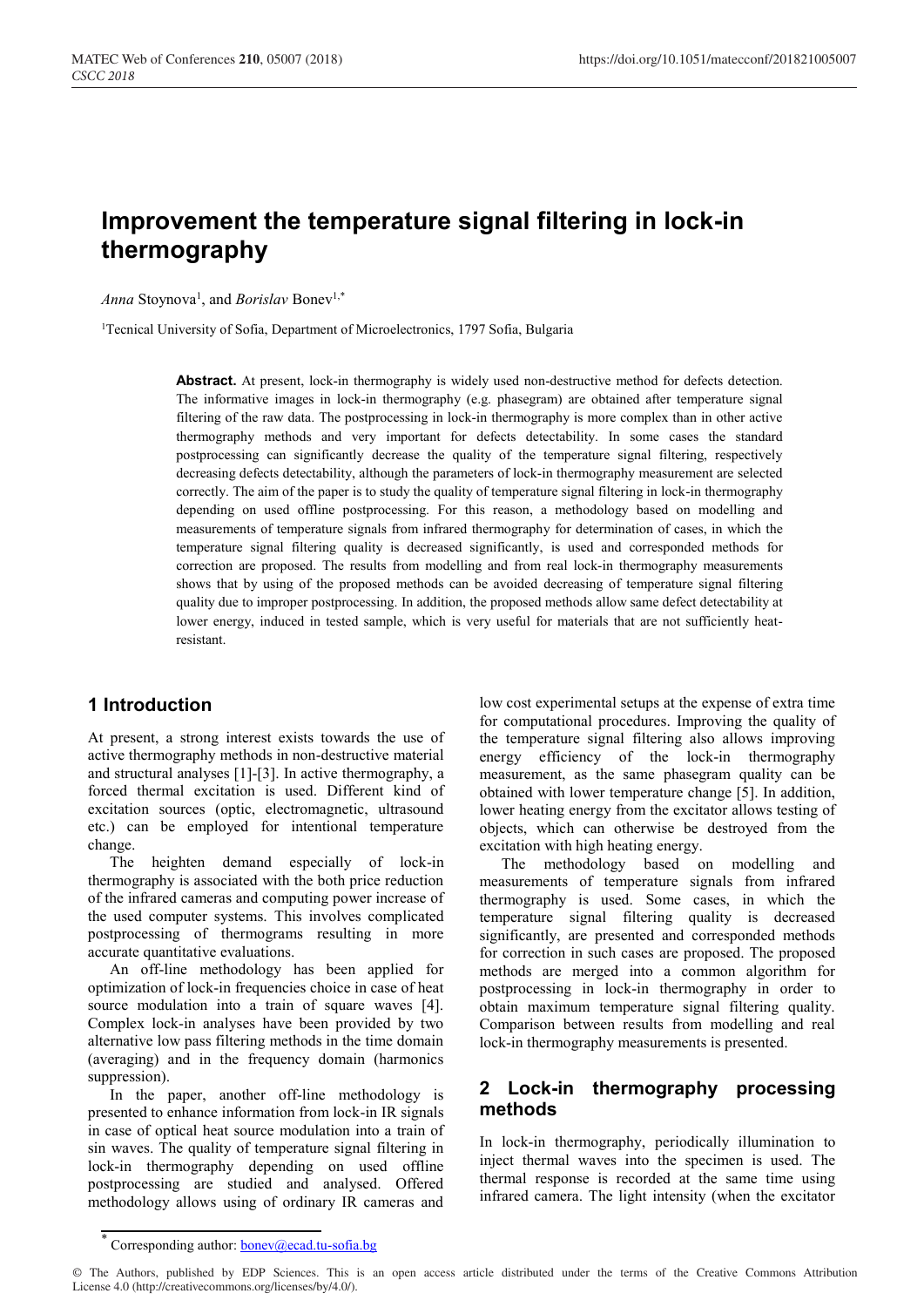is halogen lamp) may modulate with a sinusoidal waveform signal. The frequency of this signal is named lock-in frequency. The created thermal waves penetrate object's surface and partially reflected by its nonhomogeneities. Due to interference of the reflected portions of the wave with the input thermal wave, phase shifts of the local surface temperature oscillating at the lock-in frequency can be derived. The surface temperature variations are captured via infrared camera in series of thermograms (sequences). The amplitude and the phase of the sinusoidal wave pattern at each pixel after postprocessing are computed. The resultant images are a phasegram and/or an ampligram.

Non-homogeneities of the object are better detected from the phasegrams (and/or ampligrams) than from the raw thermograms because phase images are less affected by surface emissivity variations, uneven heating and environment reflections. Nevertheless, to obtain the temperature change and phase difference, caused only by the excitation source, it is needed temperature signal filtering [4].

One of the methods for temperature signal filtering is digital lock-in correlation [3]. In digital lock-in correlation, two intermediate images are computed – inphase image and quadrature image.

Each specific pixel on in-phase and quadrature images is obtained by [3]:

$$
S^{0^{\circ}}(x,y) = \frac{1}{Nn} \sum_{k=1}^{N} \sum_{m=1}^{n} F_{k,m}(x,y) K_{m}^{0^{\circ}},
$$
 (1)

$$
S^{-90^{\circ}}(x,y) = \frac{1}{Nn} \sum_{k=1}^{N} \sum_{m=1}^{n} F_{k,m}(x,y) K_m^{-90^{\circ}},
$$
 (2)

where  $S^{0}$ ° $(x,y)$  – value of in-phase image's pixel  $(x,y)$ *, S* <sup>90°</sup> $(x,y)$  – value of quadrature image's pixel  $(x,y)$ *, x –* row of thermogram, *y –* column of thermogram, *N –* number of lock-in periods for which the calculation is performed, *n –* number of captured thermograms per lock-in period,  $F_{i,j}(x,y)$  – value of thermogram's pixel *i* from lock-in period *j*, *Km0° -* correlation coefficient for computation of the in-phase image,  $K_m^{-90^\circ}$ - correlation coefficient for computation of the quadrature image*.*

The correlation functions are [3]:

$$
K_m^{0^{\circ}} = 2\sin\left(\frac{2\pi(m-1)}{n}\right),\tag{3}
$$

$$
K_m^{-90^{\circ}} = -2\cos\left(\frac{2\pi(m-1)}{n}\right),\tag{4}
$$

Ampligram and phasegram are calculated as follows [3]:

$$
S_A(x, y) = \sqrt{S^{0^{\circ}}(x, y)^2 + S^{-90^{\circ}}(x, y)^2},
$$
 (5)

$$
S_P(x, y) = \tan^{-1} \left( \frac{S^{-90^{\circ}}(x, y)}{S^{0^{\circ}}(x, y)} \right).
$$
 (6)

where  $S_A(x, y)$  – value of the ampligram's pixel (x,y),  $S_P(x, y)$  – value of the phasegram's pixel (x,y).

In [5] is proposed adding of correction coefficients in the correlation function, which can change its frequency and initial phase. In result equations (3) and (4) are transformed as follows:

$$
K_m^{0^{\circ}} = 2\sin\left(\frac{2\pi(100 + d)(m - 1)}{100n} - 2\pi t_d f_l\right),\tag{7}
$$

$$
K_m^{-90^\circ} = -2\cos\left(\frac{2\pi(100+d)(m-1)}{100n} - 2\pi t_d f_l\right),\tag{8}
$$

where  $t_d$  – time shift of the correlation function,  $f_l$  – lock-in frequency, d – percentage change in frequency.

## **3 Modelling of temperature signal**

The temperature change over time at a given point on the tested object (so called temperature signal) captured with infrared camera in lock-in thermography is shown on Fig. 1.



Fig. 1. Temperature signal of a pixel from raw thermogram sequence.

The real temperature signal including noise component and can be modelled with the following equation:

$$
F(k) = F_{mod}(k) + F_{noise}(k).
$$
 (14)

$$
F_{mod}(k) = T_{initial} + ak + bk^2 + \Delta T sin\left(\frac{2\pi k}{n} + \psi_F\right), \quad (15)
$$

$$
F_{noise}(k) = \Delta T_{noise} \sin\left(\frac{2\pi k}{n_{noise}} + \psi_{noise}\right),\tag{16}
$$

where  $F(k)$  – model of the temperature signal,  $F_{mod}(k)$ – a component of the model due to thermal modulation,  $F_{noise}(k)$  – a noise component,  $T_{initial}$  – initial temperature, *a* and *b* – coefficients, *ΔT* – an amplitude of temperature oscillation due to the modulation,  $k$  – number between 1 and *n*, *n* – number of samples per lock-in period,  $\psi_F$  – initial phase of the temperature oscillation, *ΔTnoise* – amplitude of temperature oscillation due to the noise,  $n_{noise}$  – number of samples in a noise period,  $\psi_{noise}$  – initial phase of the noise.

The model of phase shifted temperature signals (signal 1 and signal 2) will be used. This model can be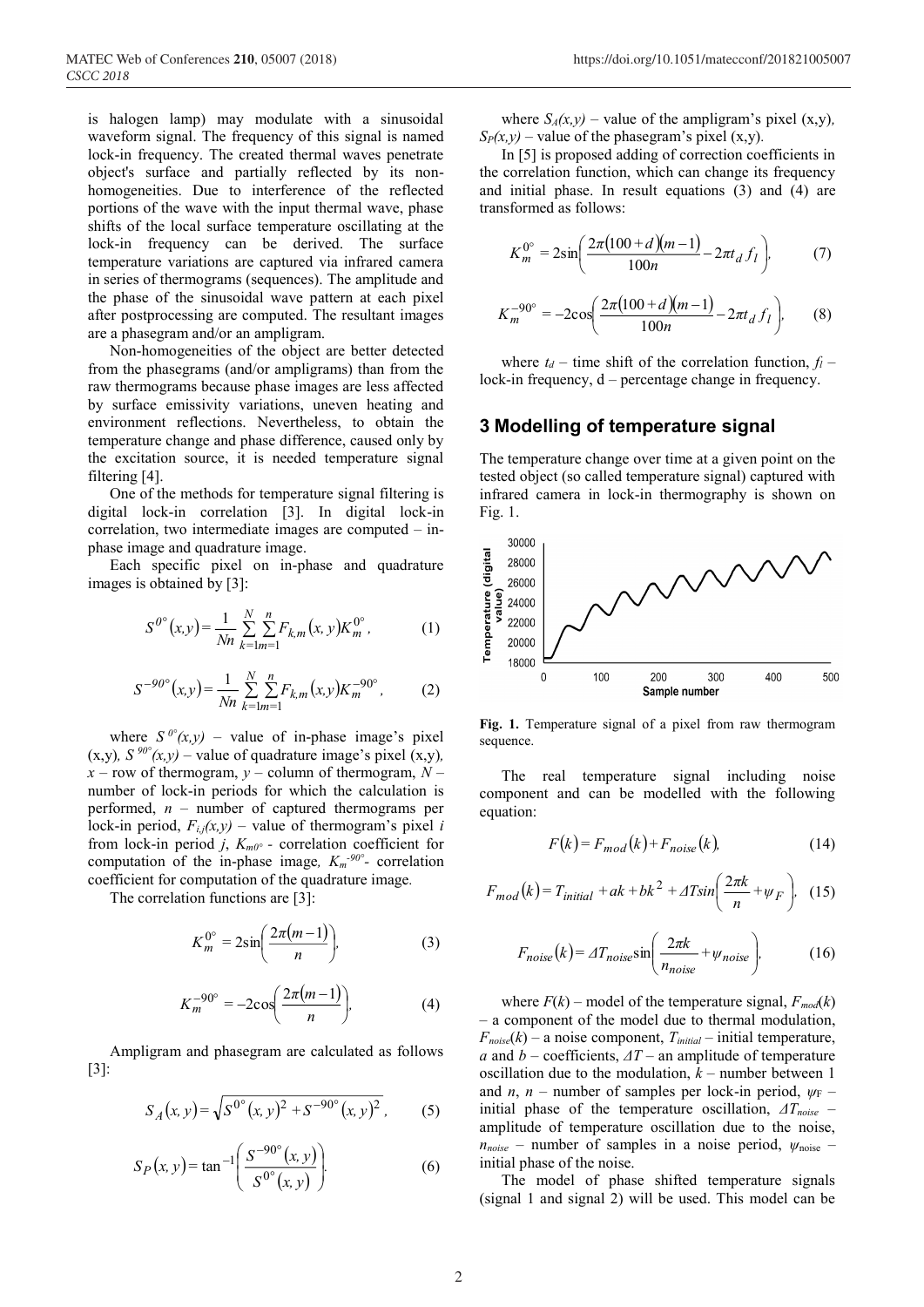composed for two different pixels from the infrared sensor array. The phase of each the temperature signal is computed by (6).The parameters values of the model are shown on Table I.

| Parameter                  | Value at signal 1 | Value at signal 2 |
|----------------------------|-------------------|-------------------|
| $T_{initial}$ (°C)         | 25                | 30                |
| a                          | 0.2               | 0.2               |
|                            | $-0.0002$         | $-0.000195$       |
| $\Delta T$ (°C)            |                   | 4.5               |
| n                          | 50                | 50                |
| $\psi$ F (rad)             | 0.0628            | 0.0698            |
| $\varDelta T_{noise}$ (°C) |                   |                   |
| $n_{noise}$                |                   |                   |
| $\psi$ noise               | 0.0209            | 0.1047            |

**Table 1.**The parameters values of the signals model.

The temperature signals are shown in graphical form in Fig. 2.



**Fig. 2.** The temperature signal models in graphic form.

The temperature signal filtering quality can be evaluated by phase contrast shown on (17).

$$
Phase \; contrast = \left| S_{P \text{signal 1}} - S_{P \text{signal 2}} \right| \tag{17}
$$

#### **3.1 Time shift of the correlation function**

Table II shows the contrast between the phases at different values of the correlation function time shift  $(t_d)$ .

| Time shift (rad) | Phase contrast (rad) |
|------------------|----------------------|
|                  | 0.02568011           |
| $-0.628$         | 0.02568011           |
| $-1.709$         | 3.115912544          |
| $-2.513$         | 0.02568011           |

**Table 2.** Contrast at different correlation function Time shift.

It can be seen that the correlation function time shift does not affect the phase contrast, except when saturation occurs (the first phase is approx. 1.57, and the second phase -1.57 or vice versa). In this case, phase information is lost for the corresponding temperature signal.

#### **3.2 Time shift of the correlation function**

Fig. 3 shows the dependence between the contrast and percentage frequency change.



**Fig. 3.** The dependence between contrast and percentage frequency change.

It can be seen that the change in the correlation function frequency in narrow limits has a great effect on the phase contrast. The use of frequency change is useful in cases, where the exact lock-in frequency is not known or its value is unstable over time.

#### **3.3 Window length and window sliding**

In some cases, only temperature signal segment (window) can be processed. The illustrated temperature signal model consists of 500 samples (with 50 samples in one period). Fig. 4 shows the dependence between the phase contrast and window length used in postprocessing. In this case, the window lengths are multiples of the samples number in lock-in period. It should be note that the windows length can be significantly increase or decrease the phase contrast. Postprocessing over all periods can significantly reduce the value of received phase contrast.



**Fig. 4.** The dependence between phase contrast and number of used periods in postprocessing.

Fig. 5 shows the dependence between contrast and window sliding offset at window length 350 samples (7 periods) and offset 50 samples.

It can be seen that the phase contrast tends to zero for some window sliding offset values. Therefore, the choice of the right offset is very important for filtering quality.

Fig. 6 shows the same dependence as in Fig. 5, but the processing is carried out on window length, that is not multiple of the samples number in a lock-in period.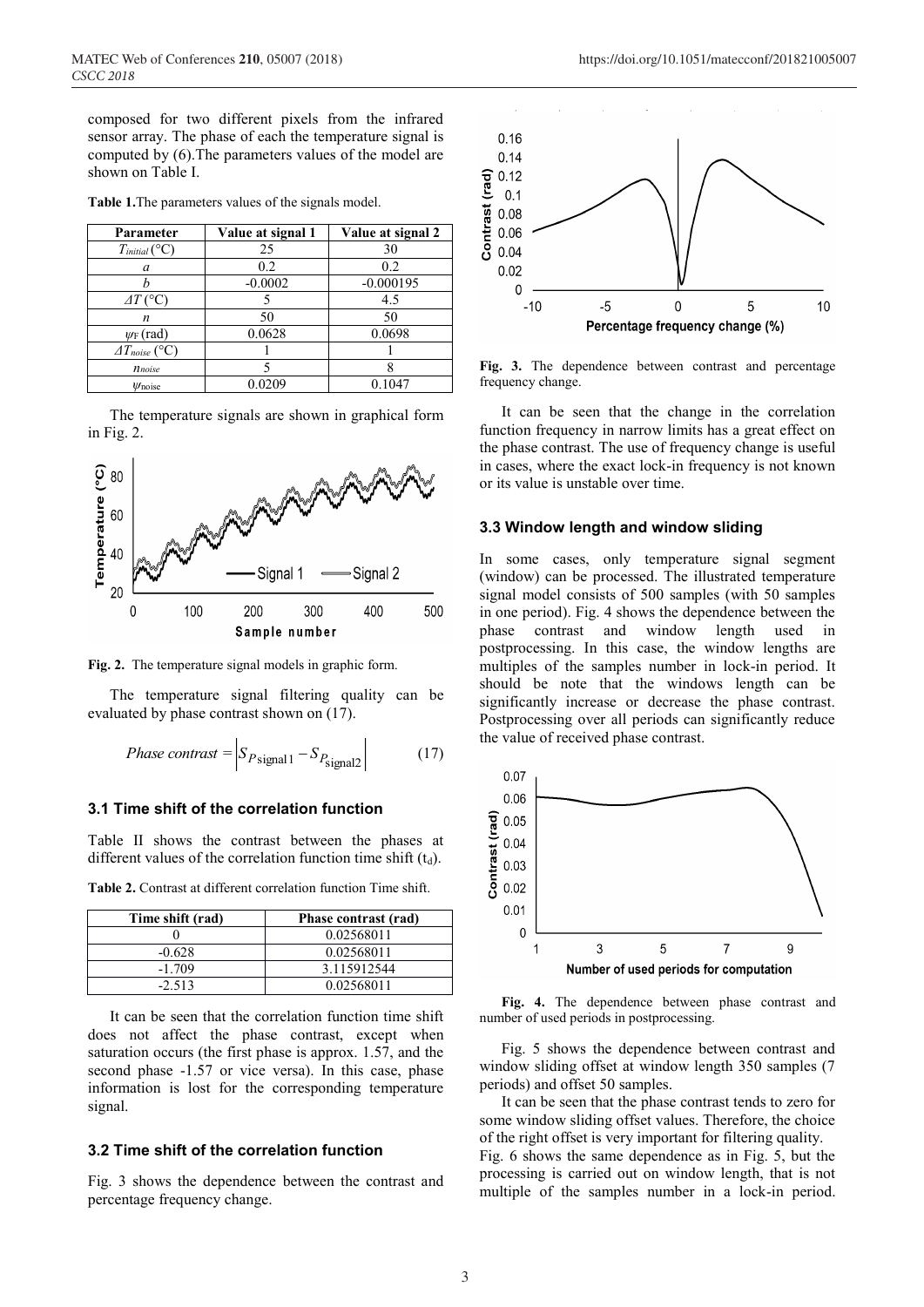There is only one additional sample. The computations are performed on 351 samples instead of 350 samples.



**Fig. 5.** The dependence between phase contrast and window length offset at using 350 samples (respectively thermograms) in processing.



**Fig. 6.** The dependence between phase contrast and offset at using 351 samples (respectively thermograms).

The results from Fig. 6 shows that adding only one additional sample to window can significantly changing the obtained contrast – at Offset  $= 0$  the contrast obtained after processing of window with 350 samples is relatively high (0.025), but the contrast after processing of the same window with only one additional sample is about ten times lower. Using window sliding approach an approximately the same relatively high contrast can be obtained even when the window length is not multiple of the samples number in a lock-in period (On Fig. 5 and on Fig. 6 the maximum obtained contrast is approximately the same  $-0.05$ ).

#### **3.4 Discussion of the results from modelling**

The contrast of the phasegram depends from:

- the selected window sliding offset;
- the selected window length;
- the frequency of the correlation function.

The following algorithm for increasing the phase contrast, respectively temperature signal filtering quality includes next steps:

1. Selection of pixels used for phase contrast evaluation - one pair of pixels or multiple pairs of pixels can be selected (it is recommended pair of pixels to be chosen from areas with and without non-homogeneities, respectively);

- 2. Selection of window length processing at different window length and comparison of the obtained phase contrast;
- 3. Window slide offset selection changes the offset value from 1 to the number of thermograms in one period and comparison of the obtained phase contrast;
- 4. Choice of percentage frequency change performing multiple calculations at different percentage frequency change and comparison of the obtained phase contrast.

If saturation occurs at steps 2, 3 or 4 (contrast close to 3.14), the corresponding step can be repeated at different correlation function initial phase values until a saturation disappears.

## **4 Experimental work and Discussion**

One-layer printed circuit board (PCB) was performed to demonstrate experimentally the described dependencies. The side of the PCB without copper paths is heated with a halogen lamp. The light intensity of the halogen lamp is modulated with a sinusoidal modulation signal. The same side of the PCB is captured with infrared camera (reflection mode lock-in thermography). Measurement parameters are: lock-in frequency - 0.2 Hz (lock-in period  $-1/0.2 = 5$  s); Number of lock-in periods - 10; frame rate of the camera - 10 frames per second (therefore, there are 50 thermograms in one lock-in period – 5 s  $\times$  10 frames per second).

#### **4.1 Saturation in phasegram**

Fig. 7 shows phasegram at Delay  $= 0$  s (a) and at Delay =  $500$  ms (b).



**Fig. 7.** Phasegram at Delay =  $0 s$  (a) and at Delay =  $500 ms$  (b).

It can be seen that in Fig. 7b there is no saturation while the contrast is the same, which is a confirmation of the results shown in Table II.

#### **4.2 Selection of window length**

Calculations are performed at window length 150, 350, and 500 samples (respectively 3, 7, and 10 lock-in periods). Table 3 shows the resulting contrast values.